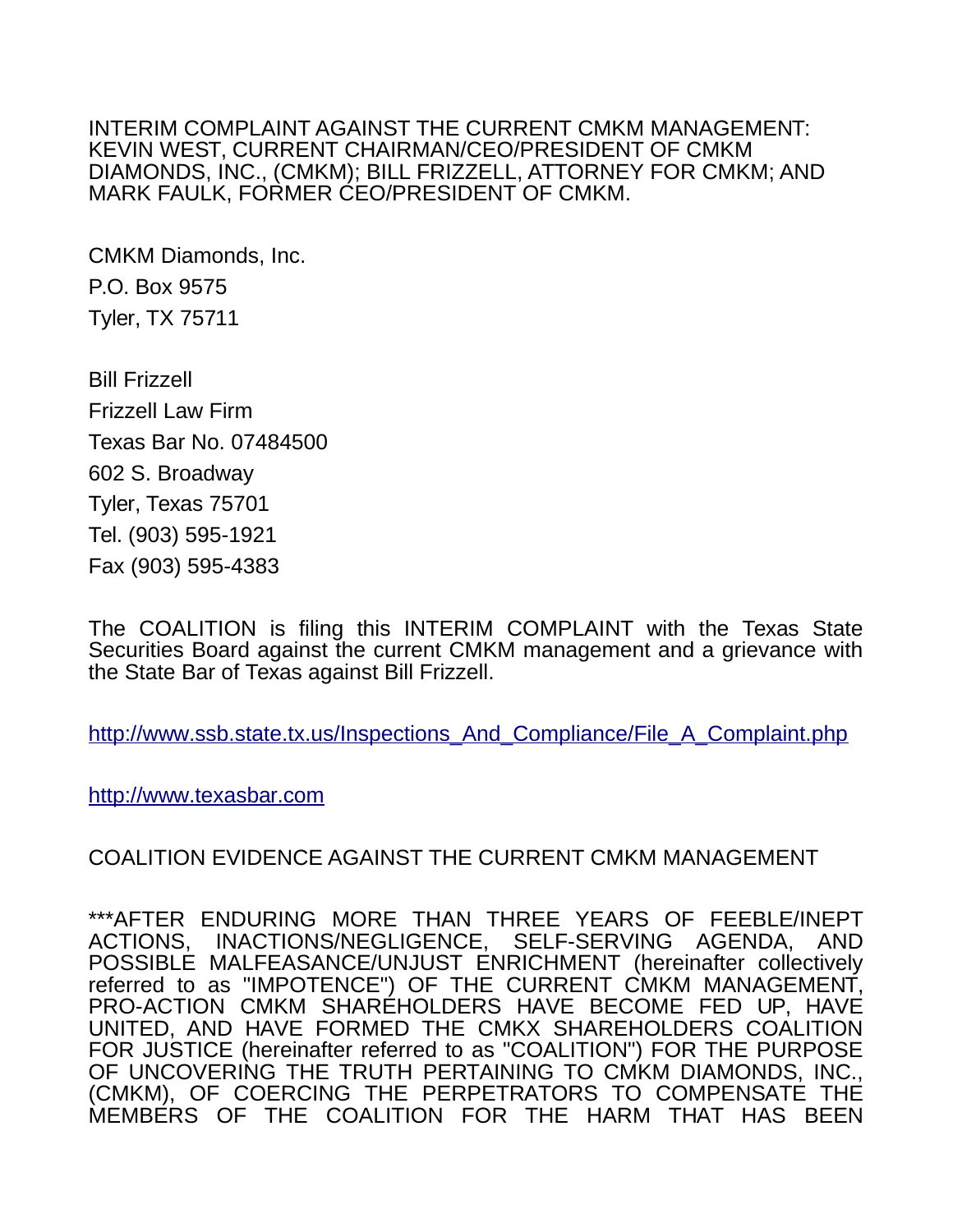PERPETRATED AGAINST THEM, OF MAKING CERTAIN THAT SAID PERPETRATORS ARE HELD ACCOUNTABLE FOR THEIR MALFEASANCE, AND IN EXPOSING THE US GOVERNMENT AND THE US FINANCIAL MARKETS IN GENERAL AS BEING INEPT AND CORRUPT. FURTHERMORE, THE COALITION INTENDS TO FILE LAWSUITS, COMPLAINTS,<br>GRIEVANCES. AND LEGAL NOTICES AGAINST ANY AND ALL GRIEVANCES, AND LEGAL NOTICES AGAINST ANY AND ALL PERPETRATORS, WHICH INCLUDES, BUT IS NOT LIMITED TO, THE SECURITIES AND EXCHANGE COMMISSION, THE DEPOSITORY TRUST AND CLEARING CORPORATION, HEDGE FUNDS, BROKERAGE FIRMS, MARKET MAKERS, BANKS, THE PREVIOUS CMKM MANAGEMENT, AND THE CURRENT CMKM MANAGEMENT.

On April 23rd, 2010, the COALITION sends a REQUIREMENT LETTER to the current CMKM management REQUIRING that the current CMKM management sends in a PACKET, certified mail, to the COALITION, within 30 days of receipt of said certified letter, ALL of its responses to the REQIREMENTS listed in the REQUIREMENT LETTER.

[http://www.cmkx.info](http://www.cmkx.info/)

As of the date of filing this INTERIM COMPLAINT, May 11th, 2010, The COALITION has neither received a response from the current CMKM management nor does it expect to receive a response, and therefore feels that filing this INTERIM COMPLAINT is prudent.

When the 30 days have expired, the COALITION will file a COMPLAINT consisting of further evidence.

The COALITION further feels that the non-response of the current CMKM management points to the following obvious explanations:

1. the current CMKM management is uninterested in assisting the COALITION in exposing and taking ACTION against the perpetrators who/that were involved in the naked short selling (NSS) of CMKM's stock;

2. the current CMKM management is uninterested in assisting the COALITION in making certain that said perpetrators are held accountable for their malfeasance;

3. The current CMKM management is uninterested in assisting the COALITION in coercing the perpetrators to compensate the members of the COALITION for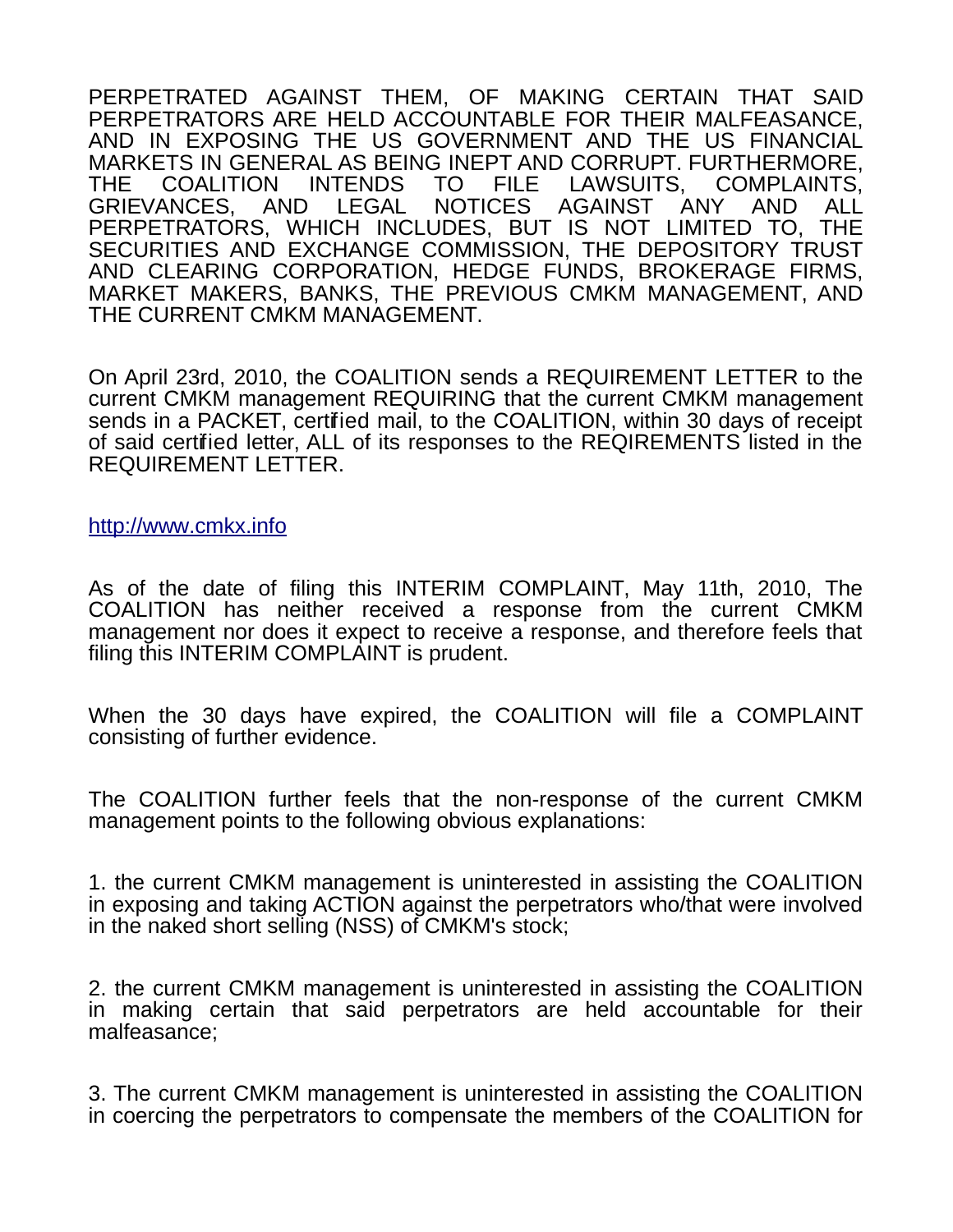the harm that has been perpetrated against them;

4. the current CMKM management has no plausible explanations for its IMPOTENCE and breaches of its fiduciary duties (hereinafter referred to as "BREACHES") which has led to a deluge of contradictions, inconsistencies, and discrepancies in its PRs, CEO Updates, and FAQs;

5. the current CMKM management might in fact be aiding and abetting/protecting the very perpetrators who/that were involved in the NSS of CMKM's stock;

6. the current CMKM management is uninterested in assisting the COALITION in exposing the US government and the US financial markets in general as being inept and corrupt.

\*\*\*BOTH THE PREVIOUS CMKM MANAGEMENT AND THE CURRENT CMKM MANAGEMENT HAVE APPARENTLY FAILED TO CALL AN ANNUAL SHAREHOLDER MEETING THEREBY BREACHING CMKM'S BYLAWS, VIOLATING NRS 78.310-78.330, AND MAKING THEM GUILTY OF MISMANAGEMENT.

CASE IN POINT

FACTS

According to the Ninth Cause of Action in Civil Action No. 2:07-cv-00215-RCJ-LRL, Hurd vs. CMKM Diamonds, Inc., February 19th, 2007, United States District Court, District of Nevada, the previous CMKM management failed to call an annual shareholder meeting thereby breaching CMKM's bylaws, violating NRS 78.310-78.330, and making it guilty of mismanagement.

The current CMKM management has also apparently failed to call an annual shareholder meeting since its inception on March 30th, 2007, thereby also breaching CMKM's bylaws, violating NRS 78.310-78.330, and making it guilty of mismanagement.

According to the bylaws of CMKM:

1. Article I specifies that a shareholder meeting must take place annually;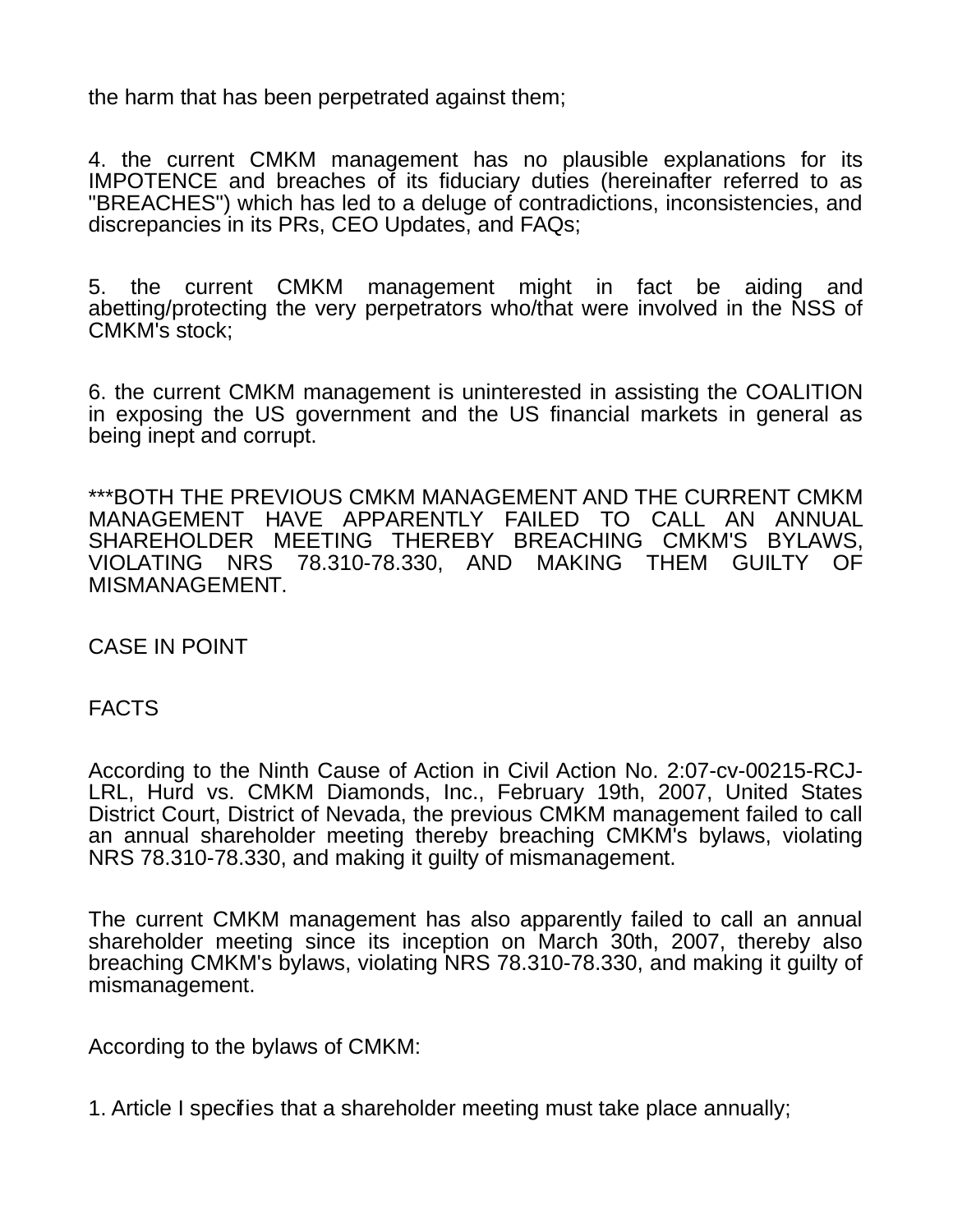2. Article II specifies that the term of each director shall expire on the day of the succeeding annual shareholder meeting.

In a March 30th, 2007 PR, Urban Casavant announces that he steps down as "Chairman of the Board, sole Director, President, Secretary and Treasurer of CMKM Diamonds, Inc." due to "health issues" and appoints Kevin West, current interim CEO, a person with neither apparent business nor mining background, "to take over at the helm."

[http://www.cmkmdiamondsinc.com/news\\_index.html](http://www.cmkmdiamondsinc.com/news_index.html)

In a March 30th, 2007 PR, Kevin West, CMKM Chairman of the Board, announces, "the first order of new business was to hire the Frizzell Law Firm...in a quest to recover monies and assets that belong to the shareholders of this Company."

[http://www.cmkmdiamondsinc.com/news\\_index.html](http://www.cmkmdiamondsinc.com/news_index.html)

Because Urban Casavant apparently breaches CMKM's bylaws, his appointment of Kevin West "to take over at the helm" is NULL AND VOID; and Kevin West's subsequent hiring of Bill Frizzell is NULL AND VOID; and because the current CMKM management has apparently failed to call an annual shareholder meeting since its inception on March 30th, 2007, every decision it has made since then is NULL AND VOID.

## QUESTIONS

Does the current CMKM management know the dates of the annual shareholder meetings of the previous CMKM management?

Is the current CMKM management aware that if the previous CMKM management had failed to call an annual shareholder meeting, Urban Casavant's appointment of Kevin West "to take over at the helm" and Kevin West's subsequent hiring of Bill Frizzell are both NULL AND VOID?

Has the current CMKM management called an annual shareholder meeting since its inception on March 30th, 2007?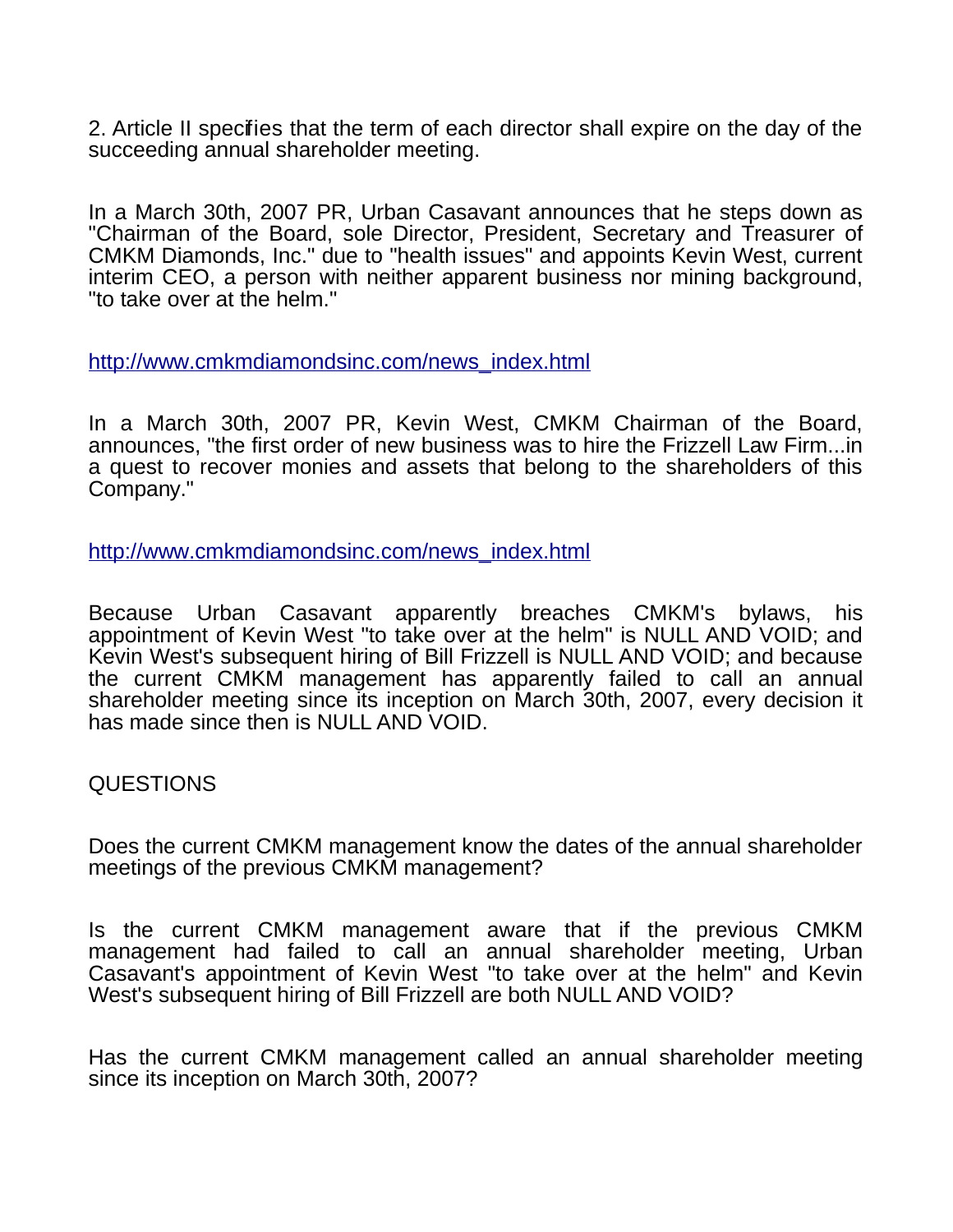Is the current CMKM management aware that if it has failed to call an annual shareholder meeting since its inception, every decision it has made since then is NULL AND VOID?

Could the current CMKM management be guilty of IMPOTENCE and BREACHES for failing to notify CMKM shareholders that the previous CMKM management had failed to call an annual shareholder meeting?

Could the current CMKM management be guilty of IMPOTENCE and BREACHES for apparently failing to call an annual shareholder meeting since its inception on March 30th, 2007?

Could the current CMKM management be attempting to cover up its IMPOTENCE and BREACHES by failing to respond to the COALITION's REQUIREMENT LETTER?

Could the current CMKM management be civilly liable for its IMPOTENCE and BREACHES?

Could the current CMKM management be criminally liable for its IMPOTENCE and BREACHES?

END OF QUESTIONS

\*\*\*CURRENT CMKM MANAGEMENT APPEARS TO BE GUILTY OF IMPOTENCE AND BREACHES AND IN FACT MIGHT BE AIDING AND ABETTING/PROTECTING THE VERY PERPETRATORS THAT/WHO WERE INVOLVED IN THE NSS OF CMKM'S STOCK AS EVIDENCED BY ITS STATEMENTS AND ALLEGED EXAMINATION/INVESTIGATION THAT CONTRADICTS CURRENT LITIGATION AND MITIGATES THE SEVERITY OF THE NSS OF CMKM STOCK.

CASE IN POINT #1

FACTS

The current CMKM management repeatedly alleges that its examination shows "THERE IS NO TRUST FUND OR ANY MONEY SET ASIDE FOR SHAREHOLDERS" [emphasis added by author]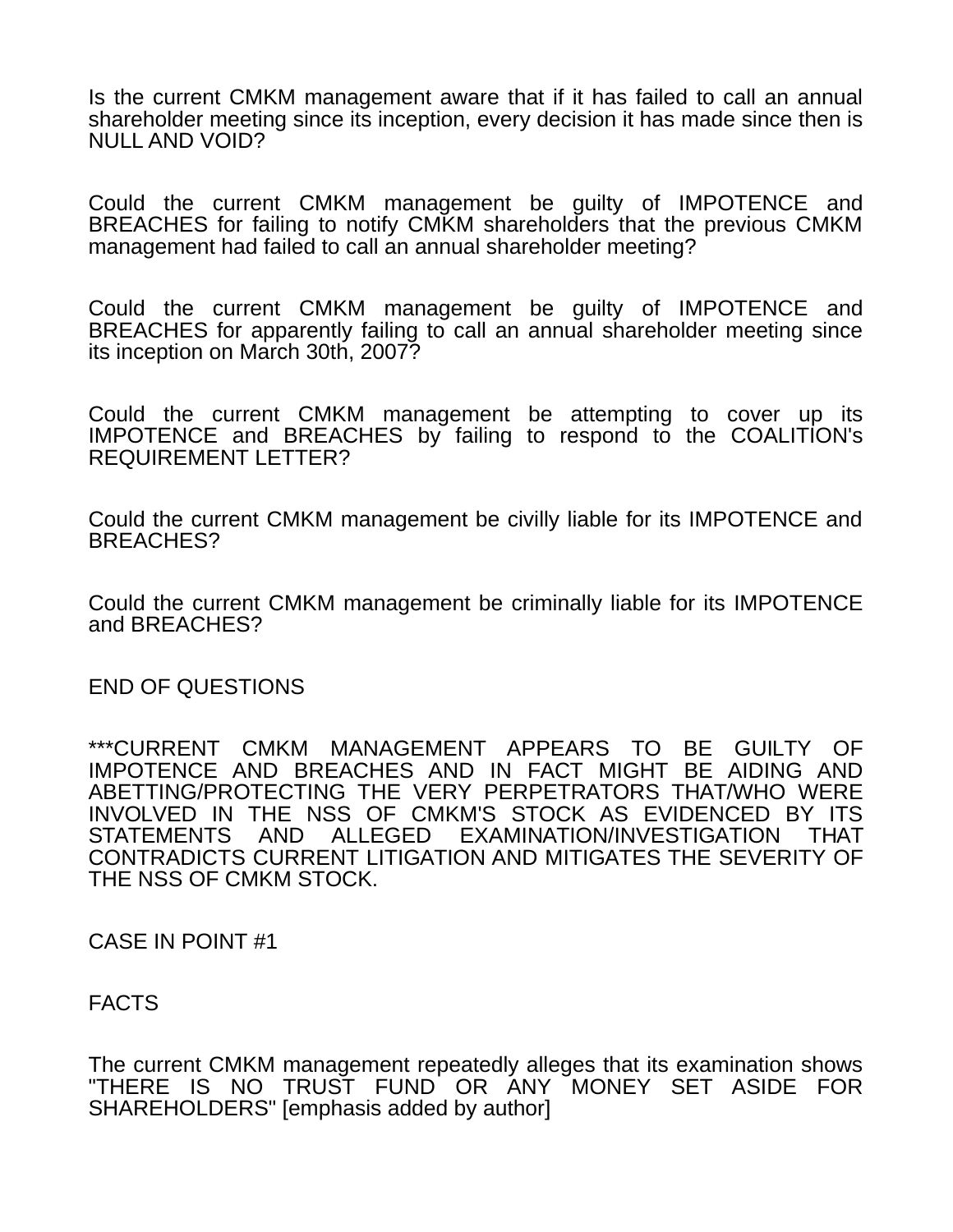and its "INVESTIGATION CONFIRMS THAT THERE HAS NEVER BEEN A FUND SET ASIDE FOR THE SHAREHOLDERS" [emphasis added by author] which contradicts Bivens Action, Civil Action No. 1000031, David Anderson, Lt. Col, et al, vs. Christopher Cox, et al, Complaint for Declatory Judgment and for Damages for Violation of Civil Rights, January 4th, 2010, United States District Court, Central District of California, filed by A. Clifton Hodges, Esq., Hodges and Associates. (hereinafter referred to as the "Bivens Action")

<http://www.cmkx.info/Hodges-3.87Trillion-Bivens-Lawsuit.pdf>

FAQ Session #2: August 23rd, 2007

Q) Are the company's current activities delaying or hindering ANY payment to shareholders from any other source?

A) THERE IS NO TRUST FUND OR ANY MONEY SET ASIDE FOR SHAREHOLDERS. [emphasis added by author] There have been rumors of payouts and distributions to shareholders since 2003. AFTER A THOROUGH EXAMINATION OF BANK ACCOUNTS OF ALL COMPANY ACCOUNTS AND WITH THE ASSISTANCE OF A FORENSIC ACCOUNTANT, THERE IS NO EVIDENCE OF ANY FUNDS AVAILABLE FOR THE DISTRIBUTION TO THE SHAREHOLDERS. OUR INVESTIGATION CONFIRMS THAT THERE HAS NEVER BEEN A FUND SET ASIDE FOR THE SHAREHOLDERS. [emphasis added by author]

IF THERE IS ANY FACTUAL EVIDENCE OF ANY ASSETS BELONGING TO THE COMPANY OR ANY EVIDENCE OF ANY FUNDS EARMARKED FOR THE SHAREHOLDERS, YOU ARE ENCOURAGED TO CONTACT MR. WEST AND THE COMPANY WILL CONDUCT A FULL INVESTIGATION. [emphasis added by author]

FAQ Session #3: September 6th, 2007

Q) Are there any payouts for "stock holders" [sic], or do we lose the money we invested? I hear rumors of payouts, but have no reason to believe them.

A) This question and several just like it have been answered many times in the past months. THE COMPANY KNOWS OF NO FUNDS THAT HAVE EVER BEEN SET ASIDE FOR PAYMENT TO SHAREHOLDERS. [emphasis added by author] For more information, please read the documents found on the Company website including the questions already asked and answered in this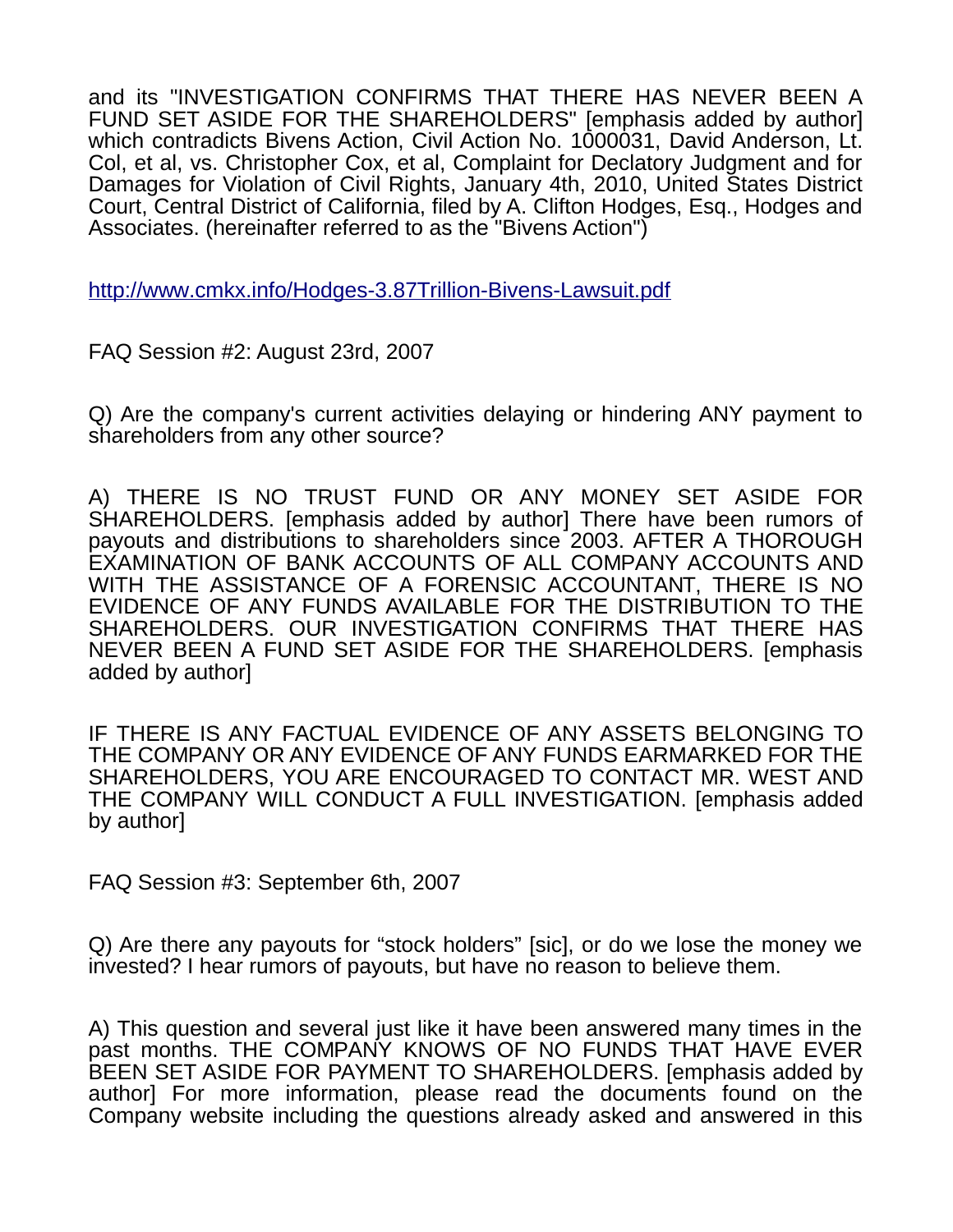FAQ section.

FAQ Session #4: September 20th, 2007

Q) What's really going on? This is weird. Lots of stuff doesn't make sense. When will we be paid?

A) You are being given the facts and the whole truths in the filings made in the State court of Nevada. After receiving literally tens of thousands of new documents in the past few months, the Company cannot find any proof that there was ever a legitimate effort made by former management to increase shareholder value. While shareholders were being dazzled with optimistic press releases, insiders were converting corporate funds into private investments, real estate, automobiles, motor homes, fancy dinners, gambling and too many other acts of corporate waste and embezzlement to name in this forum.

Once again, OUR VERY IN DEPTH RESEARCH CONCLUDES THAT ABSOLUTELY NO FUNDS HAVE EVER BEEN SET ASIDE FOR PAYMENTS TO SHAREHOLDERS. [emphasis added by author]

FAQ Session #5: October 15th, 2007

Q) I'm hearing from a source that I can't disclose that the DaVinci-Franklin Fund 1 has money from the CMKX stocks that were sold. I researched it and the chairman is Robert Maheu and lawyer's group is Stoecklein. Is there any truth to this?

A) Our investigation suggests you are correct that Bob Maheu and Don Stoecklein are associated with the DaVinci-Franklin Fund 1. There is no evidence that this fund has ever been involved in CMKM Diamonds, Inc. As answered many times in CEO updates and FAQ responses, neither Mr. Maheu nor Mr. Stoecklein are presently involved in any way with CMKM Diamonds, Inc. After extensive research and discovery of bank records, stock records and other documents, THERE IS ABSOLUTELY NOT ONE SHRED OF EVIDENCE TO SUPPORT THE SUGGESTION THAN ANY FUNDS WERE EVER SET ASIDE IN ANY MANNER OR FORM FOR CMKM SHAREHOLDERS. [emphasis added by author] The greater portion of all funds that we have identified as money derived from the sale of company issued stock was converted to personal use by past insiders of this Company and not used for the business of the Company. There is no evidence of any profits or revenues from any business activity of the company.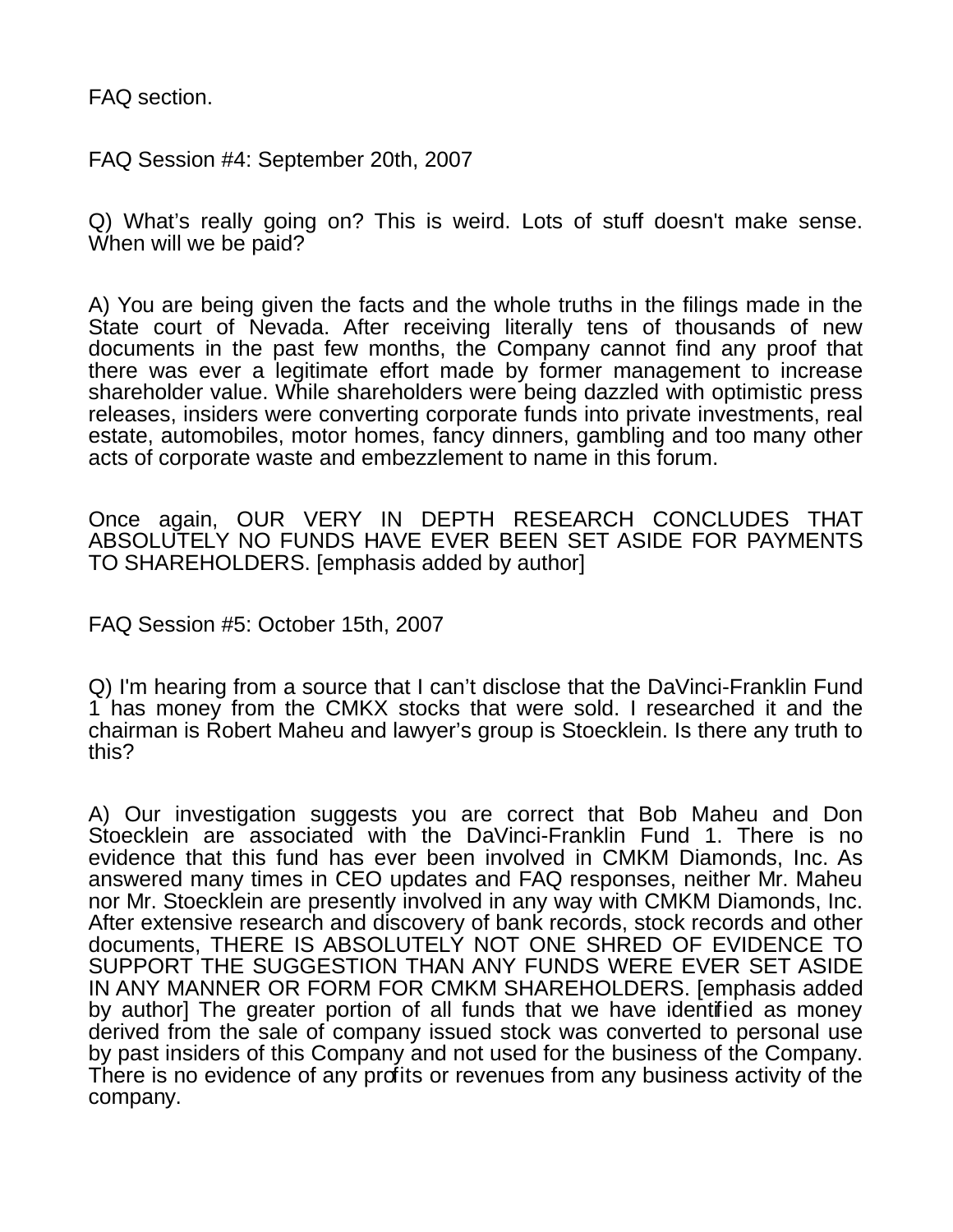FAQ Session #15: July 19th, 2008

Q) Is it true that CMKM has a new Board of Directors, the SEC has held our funds for two years and that Citibank brought in Maheu?

A) There is not one ounce of truth to such rumors. CMKM has one board member and one officer and that is Kevin West. THE SEC HAS NEVER HELD ANY FUNDS FOR CMKM AS A COMPANY OR FOR ITS SHAREHOLDERS. [emphasis added by author] Citibank or any other corporation did not bring in Bob Maheu.

[http://www.cmkmdiamondsinc.com/faq\\_index.html](http://www.cmkmdiamondsinc.com/faq_index.html)

BIVENS ACTION

Paragraph #33

During the period from November, 2004 through April, 2005, CMKM Diamonds, Inc. negotiated the sale of some of its Saskatchewan, Canada mineral claims to three Chinese domiciled corporation with the advice and consent, inter alia, of the Securities and Exchange Commission. Proceeds from the confirmation of such sales were placed into a FROZEN TRUST [emphasis added by author] for disbursal at a later time.

Paragraph #34

During the period from March 2004 through August 2006, on behalf of CMKM Diamonds, Inc. Robert A. Maheu, with assistance from others, NEGOTIATED A SETTLEMENT [emphasis added by author] with the illegitimate brokers, dealers, market makers, hedge funds, and other persons and entities that had engaged in naked short selling of CMKM Diamonds Inc. stock and cellar boxing the company. In exchange of a U.S. Government promise of no prosecution for such sales, THE WRONGDOERS EACH PROMISED TO PAY NEGOTIATED AMOUNTS TO A FROZEN TRUST FOR DISBURSAL AT A LATER TIME. [emphasis added by author]

Paragraph #35

Plaintiffs are herein informed and believe, and based thereon alleged, that other MONEYS HAVE BEEN COLLECTED FOR THE BENEFIT OF THE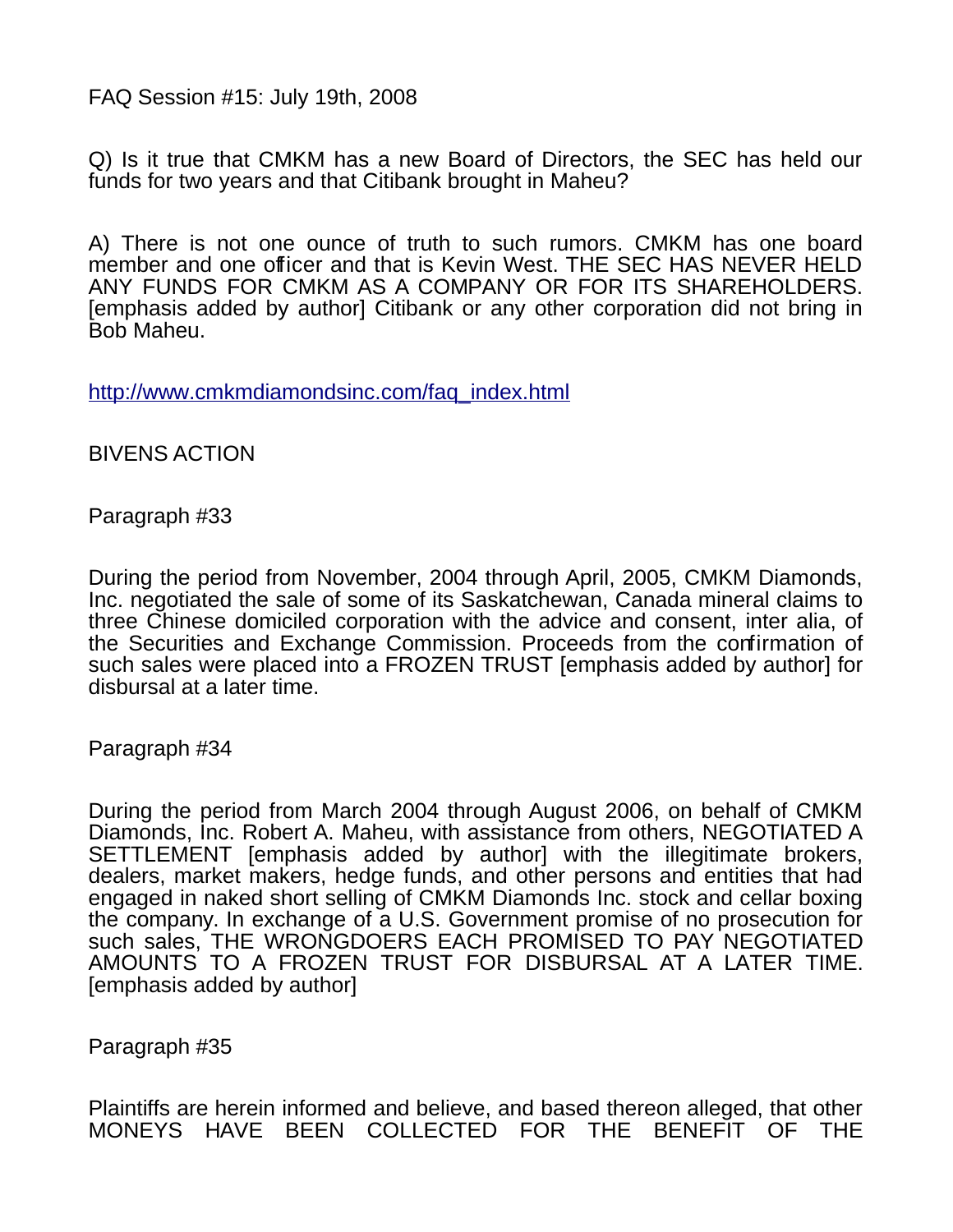SHAREHOLDERS OF CMKM, DIAMONDS INC. FROM THE DEPOSITORY TRUST CLEARING CORPORATION, FROM THE UNITED STATES GOVERNMENT, AND FROM THE SALE OF ADDITIONAL ASSETS [emphasis added by author] including consent to enter into joint venture agreements with other companies holding mineral claims in Saskatchewan, Canada. Plaintiffs are herein further informed and believe, and based thereon allege, that said MONEYS, COLLECTED FOR THE BENEFIT OF SHAREHOLDERS HAVE ALSO BEEN PLACED IN A TRUST OR ARE OTHERWISE NOW HELD BY THE DEPOSITORY TRUST AND CLEARING CORPORATION AND THE UNITED STATES TREASURY. [emphasis added by author]

Paragraph #36

Plaintiffs are herein informed and believe, and based thereon allege, that at all times mentioned, THE SECURITIES AND EXCHANGE COMMISSION RESERVED UNTO ITSELF THE SOLE AND ABSOLUTE DISCRETION TO DETERMINE WHEN MONEYS COLLECTED PURSUANT TO THE SCHEME SET FORTH ABOVE COULD AND WOULD BE RELEASED FOR DISTRIBUTION. [emphasis added by author]

In the article, "CMKM Diamonds and the \$3.87 Trillion Lawsuit You Didn't Hear About," Al Hodges is quoted as saying:

"Rob Maheu had all these people in a big room in Las Vegas, and made [an] offer to them."

"Every person, organization and representative in that room stepped up, and either transferred money while they were there, or agreed to transfer money upon some further schedule" to avoid indictment."

"I have a witness who was there, who saw it, and part of the 2.25 trillion phantom shares is documented by that person's observations of how many shares were represented in that room."

[http://wwww.examiner.com/x-9341-Manhattan-Headlines-](http://wwww.examiner.com/x-9341-Manhattan-Headlines-Examiner~y2010m3d30-CMKM-Diamonds-and-the-387-trillion-lawsuit-you-didnt-hear-about)[Examiner~y2010m3d30-CMKM-Diamonds-and-the-387-trillion-lawsuit-you-didnt](http://wwww.examiner.com/x-9341-Manhattan-Headlines-Examiner~y2010m3d30-CMKM-Diamonds-and-the-387-trillion-lawsuit-you-didnt-hear-about)[hear-about](http://wwww.examiner.com/x-9341-Manhattan-Headlines-Examiner~y2010m3d30-CMKM-Diamonds-and-the-387-trillion-lawsuit-you-didnt-hear-about)

QUESTIONS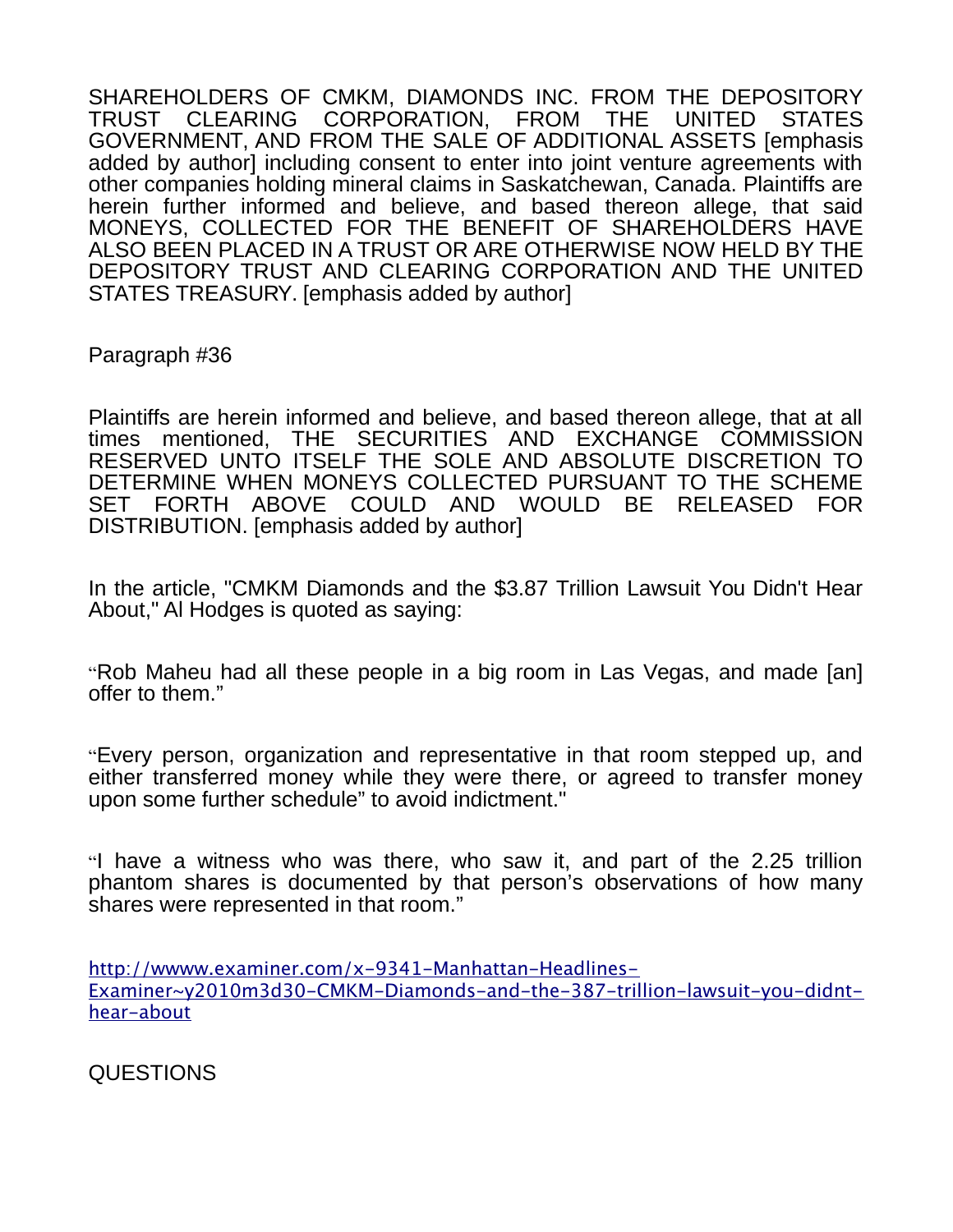Why has the current CMKM management failed to issue a public statement concerning the landmark Bivens Action?

Is the current CMKM management's failure to issue a public statement concerning said Bivens Action an indication that it wants to keep a low profile?

Does the current CMKM management want to keep a low profile because said Bivens Action exposes it as apparently being guilty of IMPOTENCE and BREACHES?

What did the current CMKM management's alleged examination and investigation into a TRUST FUND set aside for CMKM shareholders consist of?

Is the current CMKM management familiar with the quotes of Al Hodges in the article, "CMKM Diamonds and the \$3.87 Trillion Lawsuit You Didn't Hear About?"

Why did the current CMKM management's alleged examination and investigation fail to uncover Robert Maheu's actions as quoted by Al Hodges in said article?

Is the current CMKM management aware that the findings of its alleged examination and investigation THAT THERE HAS NEVER BEEN A FUND SET ASIDE FOR THE SHAREHOLDERS contradict the Plaintiffs in said Bivens Action who allege that MONEYS FROM SALES AND SETTLEMENTS WERE PLACED IN FROZEN TRUSTS FOR DISBURSAL AT A LATER TIME?

How does/will the current CMKM management reconcile that contradiction?

Is the current CMKM management aware that its statement that THE SEC HAS NEVER HELD ANY FUNDS FOR CMKM AS A COMPANY OR FOR ITS SHAREHOLDERS contradicts Plaintiffs in said Bivens Action who allege THE SECURITIES AND EXCHANGE COMMISSION RESERVED UNTO ITSELF THE SOLE AND ABSOLUTE DISCRETION TO DETERMINE WHEN MONEYS COLLECTED PURSUANT TO THE SCHEME SET FORTH ABOVE COULD AND WOULD BE RELEASED FOR DISTRIBUTION?

How does/will the current CMKM management reconcile that contradiction?

Now that the current CMKM management is aware the Plaintiffs in said Bivens Action allege MONEYS FROM SALES AND SETTLEMENTS WERE PLACED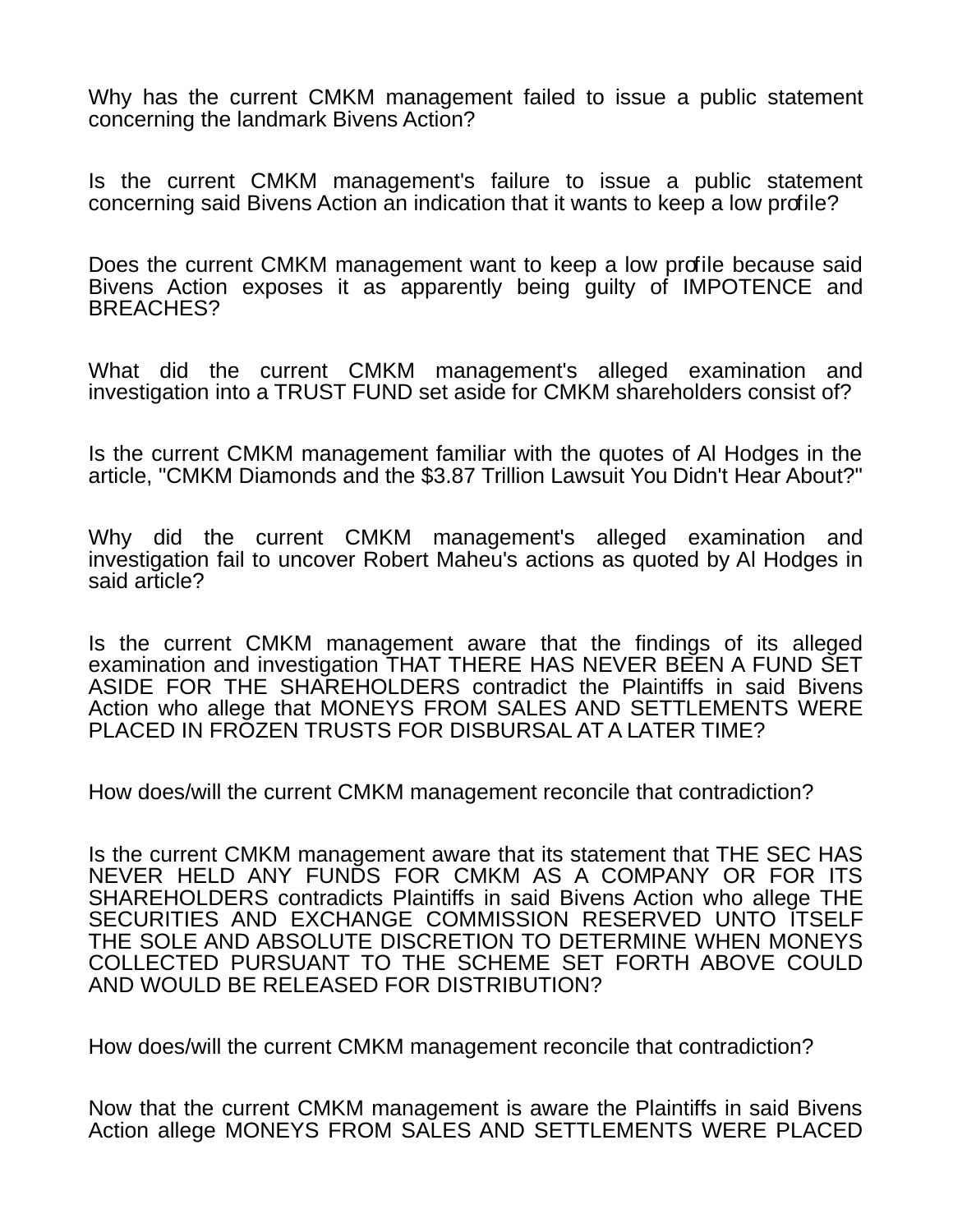IN FROZEN TRUSTS FOR DISBURSAL AT A LATER TIME, is the current CMKM management going to conduct a full investigation?

Could the current CMKM management be guilty of IMPOTENCE and BREACHES for failing to conduct an adequate examination and investigation into a TRUST FUND SET ASIDE AND MADE AVAILABLE FOR DISTRIBUTION TO CMKM SHAREHOLDER?

Could the current CMKM management be attempting to cover up its IMPOTENCE and BREACHES by failing to issue a public statement concerning said Bivens Action and by failing to respond to the COALITION's REQUIREMENT LETTER?

Could the current CMKM management be civilly liable for its IMPOTENCE and BREACHES?

Could the current CMKM management be criminally liable for its IMPOTENCE and BREACHES?

END OF QUESTIONS

CASE IN POINT #2

FACTS

The current CMKM management repeatedly refers to the illegal NSS of CMKM's stock (which denotes fraud, punitive, and RICO damages) as the legal failures to deliver (FTD) (which merely denotes bookkeeping errors) which contradicts said Bivens Action and the viewpoint of Bill Frizzell BEFORE he became CMKM attorney.

FAQ Session #2: August 23rd, 2007

Q) What is the status of Susanne Trimbath's evaluation of the Naked Short Position of the Company thus far?

Susanne Trimbath continues her work on our shareholder audit. The naked short situation and the DELIVERY FAILURES [emphasis added by author] are not a primary concern of management at this time. Keeping the Company alive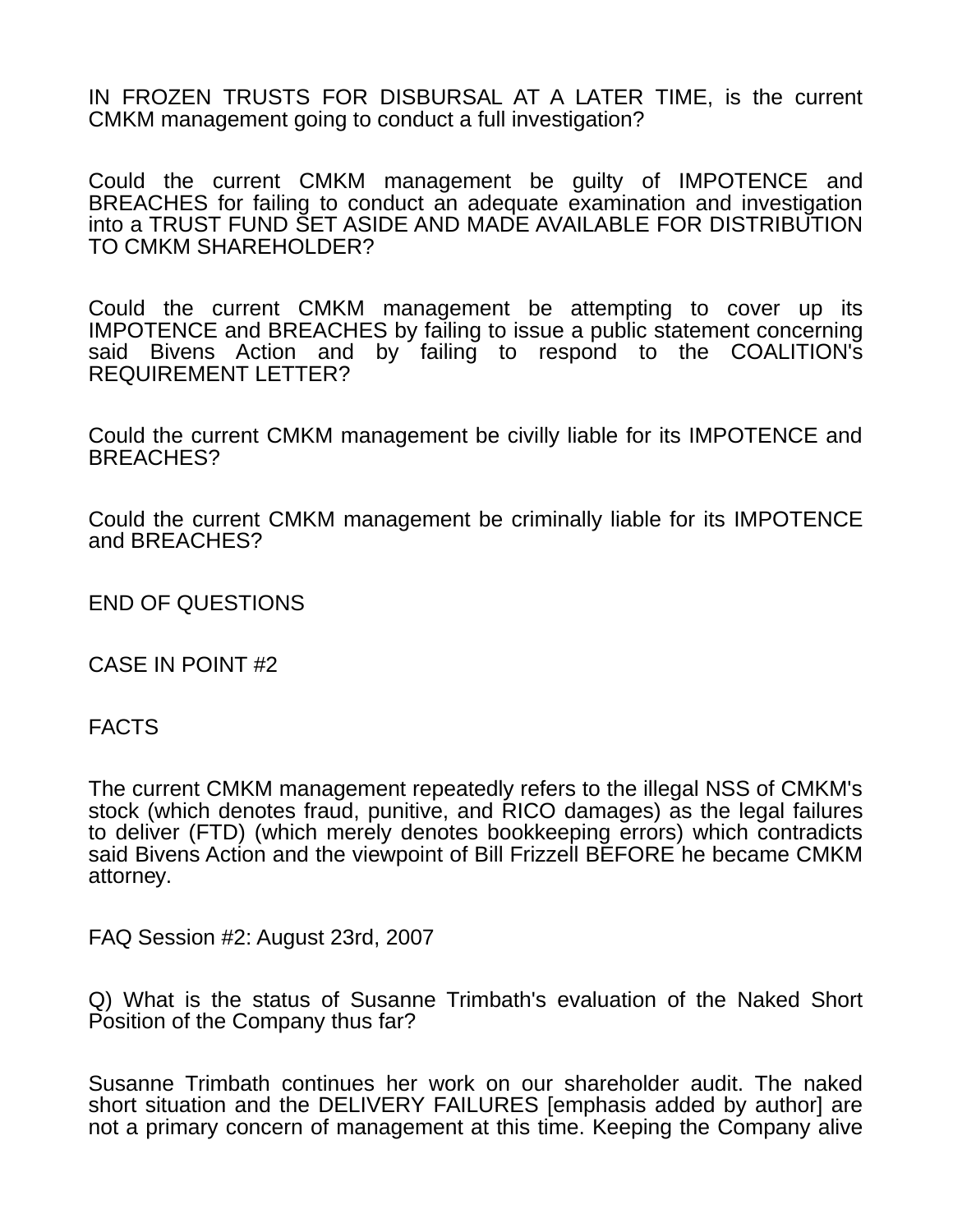and returning to trading status is the focus of our work.

FAQ Session #6: October 30th, 2007

Q) Do we have undeniable proof that NSS has taken place and what is the count at this point in time?

A) The Company does have proof that there are FAILURES TO DELIVER [emphasis added by author] in CMKM stock. Until our shareholder audit is complete, we will not have a count as to how many shares or brokerage houses are involved.

FAQ Session #12: April 16th, 2008

Q) Is the naked short or fails to deliver in CMKX a dead issue?

A) The Company believes that a significant FAILURE TO DELIVER [emphasis added by author] problem still exists in our stock. We are devoting enormous efforts to rebuilding and restructuring the company with the ultimate goal of being a traded security once again.

[http://www.cmkmdiamondsinc.com/faq\\_index.html](http://www.cmkmdiamondsinc.com/faq_index.html)

Excerpt from Bill Frizzell's April 25th, 2005 email to Owners Group members BEFORE he became CMKM attorney:

"The company is (and has been) concerned about possible NAKED SHORTING [emphasis added by author] of company stock. A plan for assessing the NAKED SHORT [emphasis added by author] position has been discussed. I cannot go into detail about the plan at this point. I can confirm that actions are contemplated which will identify the NAKED SHORT [emphasis added by author] position which may exist..."

Excerpt from Bill Frizzell's September 9th, 2005 email to Owners Group members BEFORE he became CMKM attorney:

"...We proved a huge NAKED SHORT [emphasis added by author] position in this company a long time ago...By my estimates there are at least a trillion and a half shares that have been sold in CMKX stock. When all shares (including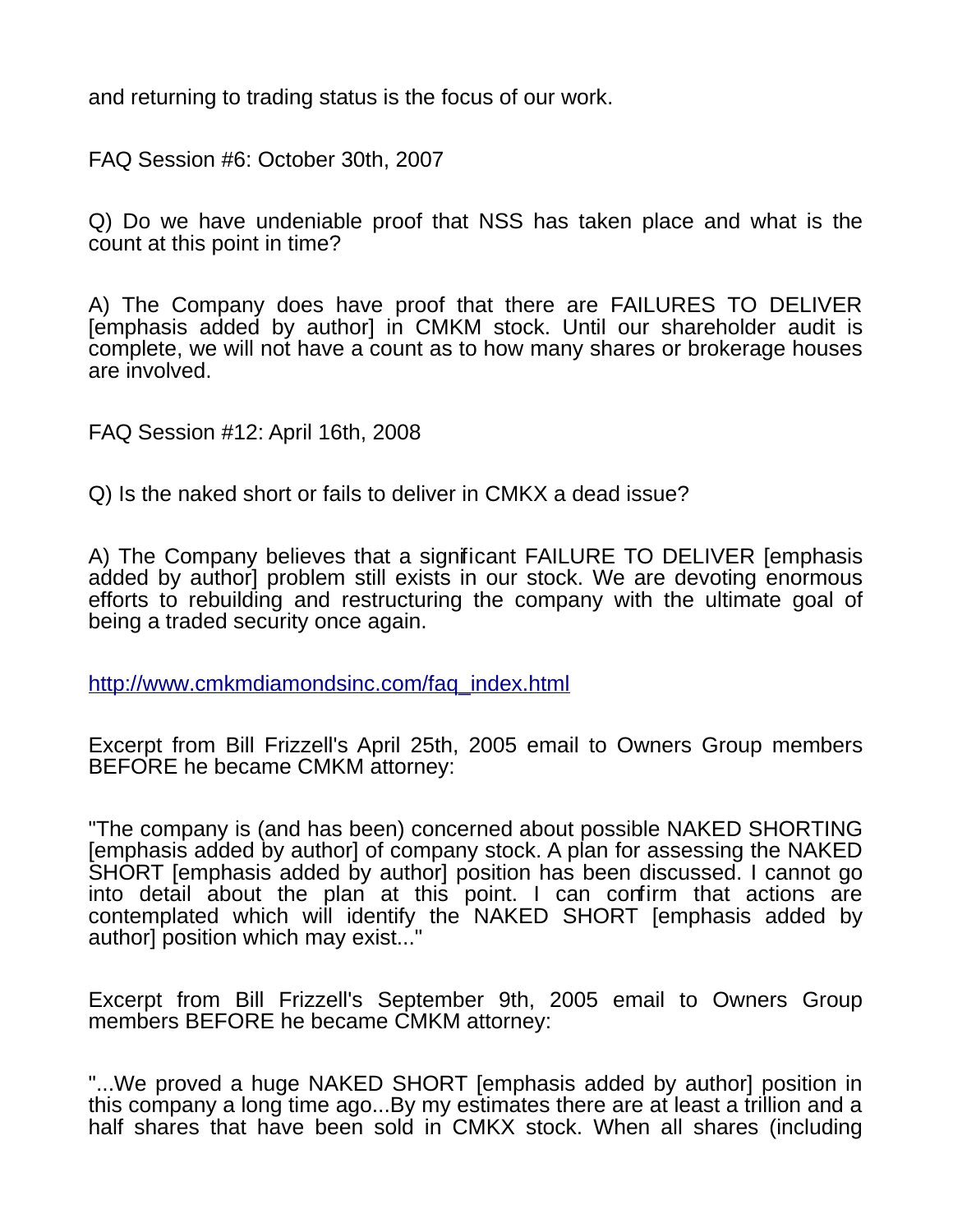foreign and obo accounts) are added to the mix, the total could exceed two trillion shares."

Excerpt from Bill Frizzell's May 31st, 2006 letter to NASD BEFORE he became CMKM attorney:

"The Task Force has now received certificates in the name of certain brokerage companies. Our investigation reveals a potentially huge NAKED SHORT [emphasis added by author] position in at least two of the very companies that have sent us certificates.

BIVENS ACTION

Paragraph #31

During the period of June 1, 2004 through October 28, 2005 a total of 2.25 Trillion "PHANTOM" [emphasis added by author] shares of CMKM Diamonds Inc., was sold into the public market through legitimate brokers, illegitimate brokers and dealers, market makers, hedge funds, ex-clearing transactions and private transactions. The sales of the majority of such shares were at all times known to the Securities and Exchange Commission, including Defendants herein.

Paragraph #32

At some date prior to June 1, 2004 the Securities and Exchange Commission in concert with the Department of Justice of the United States, together combined with Robert A. Maheu and others to utilize CMKM Diamonds, Inc. for the purpose of trapping a number of widely disbursed entities and persons who were believed to be engaged in NAKED SHORT SELLING [emphasis added by author] of CMKM Diamonds Inc. stock and cellar boxing the company...

Paragraph #34

During the period from March 2004 through August 2006, on behalf of CMKM Diamonds, Inc. Robert A. Maheu, with assistance from others, negotiated a settlement with the illegitimate brokers, dealers, market makers, hedge funds, and other persons and entities that had engaged in NAKED SHORT SELLING [emphasis added by author] of CMKM Diamonds Inc. stock and cellar boxing the company. In exchange of a U.S. Government promise of no prosecution for such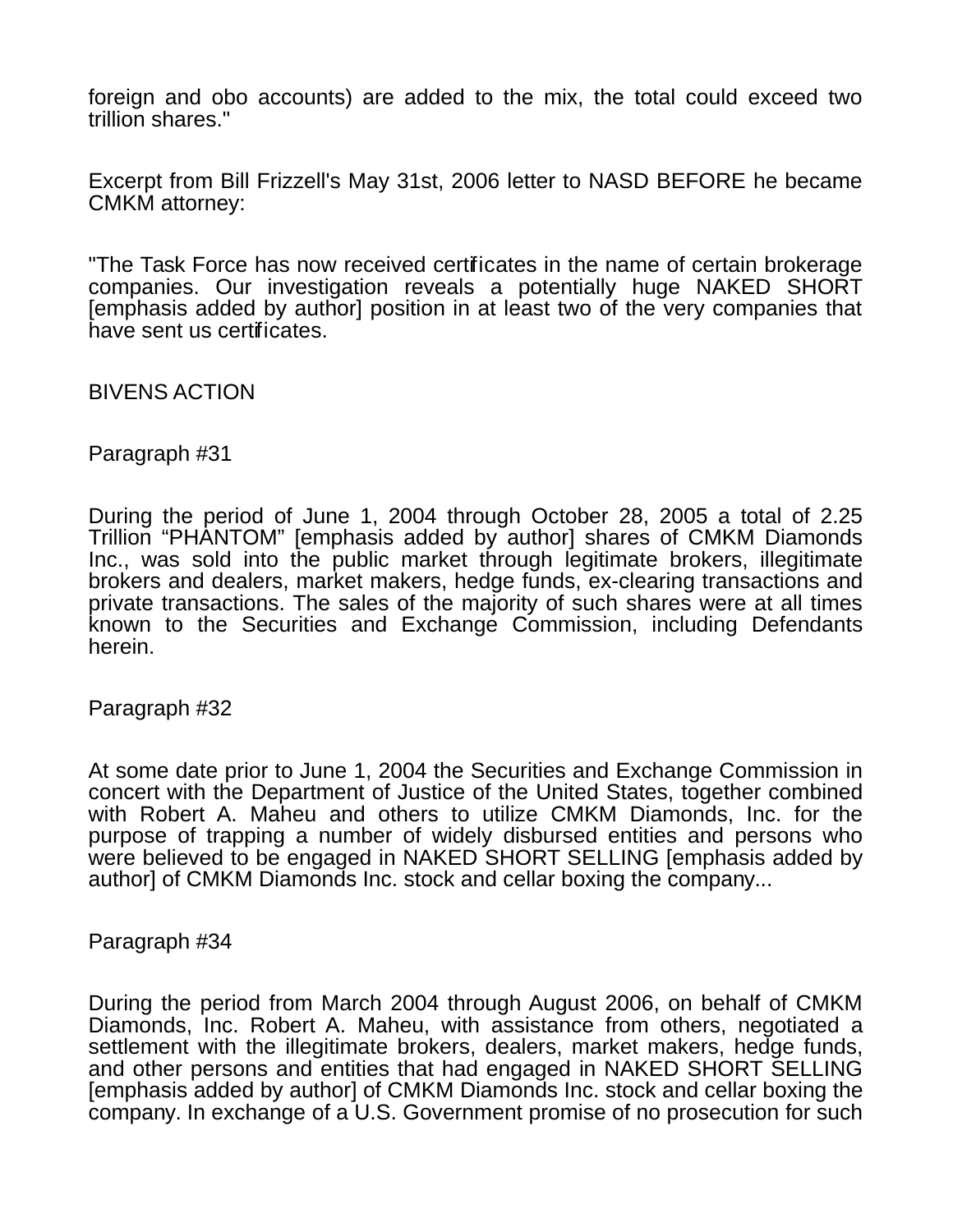sales, the wrongdoers each promised to pay negotiated amounts to a FROZEN TRUST for disbursal at a later time. [emphasis added by author]

QUESTIONS

What has occurred since the current CMKM management's inception on March 30th, 2007 to cause the current CMKM management to begin referring to the illegal NSS of CMKM's stock as the legal FTD?

Has the current CMKM management entered into an illegal agreement with the perpetrators -- the DTCC, the SEC, the brokers, the bankers, and the market makers -- to cover up the illegal NSS of CMKM's stock and replace it with the legal FTD?

Is the illegal agreement in which the current CMKM management has apparently entered the reason that it has failed to take any appropriate ACTION such as the Bivens Action?

Is the illegal agreement in which the current CMKM management has apparently entered the reason that it pursues low-return lawsuits against the previous CMKM management instead of pursuing high-return lawsuits against, the DTCC, the SEC, the hedge funds, the brokers, the bankers, and the market makers?

Is the illegal agreement in which the current CMKM management has apparently entered the reason that it has failed to bring CMKM to trade again, which, if done correctly, would force the naked short sellers to cover their positions and increase the price per share of CMKM stock?

Could the current CMKM management be guilty of IMPOTENCE and BREACHES for referring to the illegal NSS of CMKM's stock as the legal FTD?

Could the current CMKM management be attempting to cover up its IMPOTENCE and BREACHES by failing to issue a public statement concerning said Bivens Action and by failing to respond to the COALITION's REQUIREMENT LETTER?

Could the current CMKM management be civilly liable for its IMPOTENCE and BREACHES?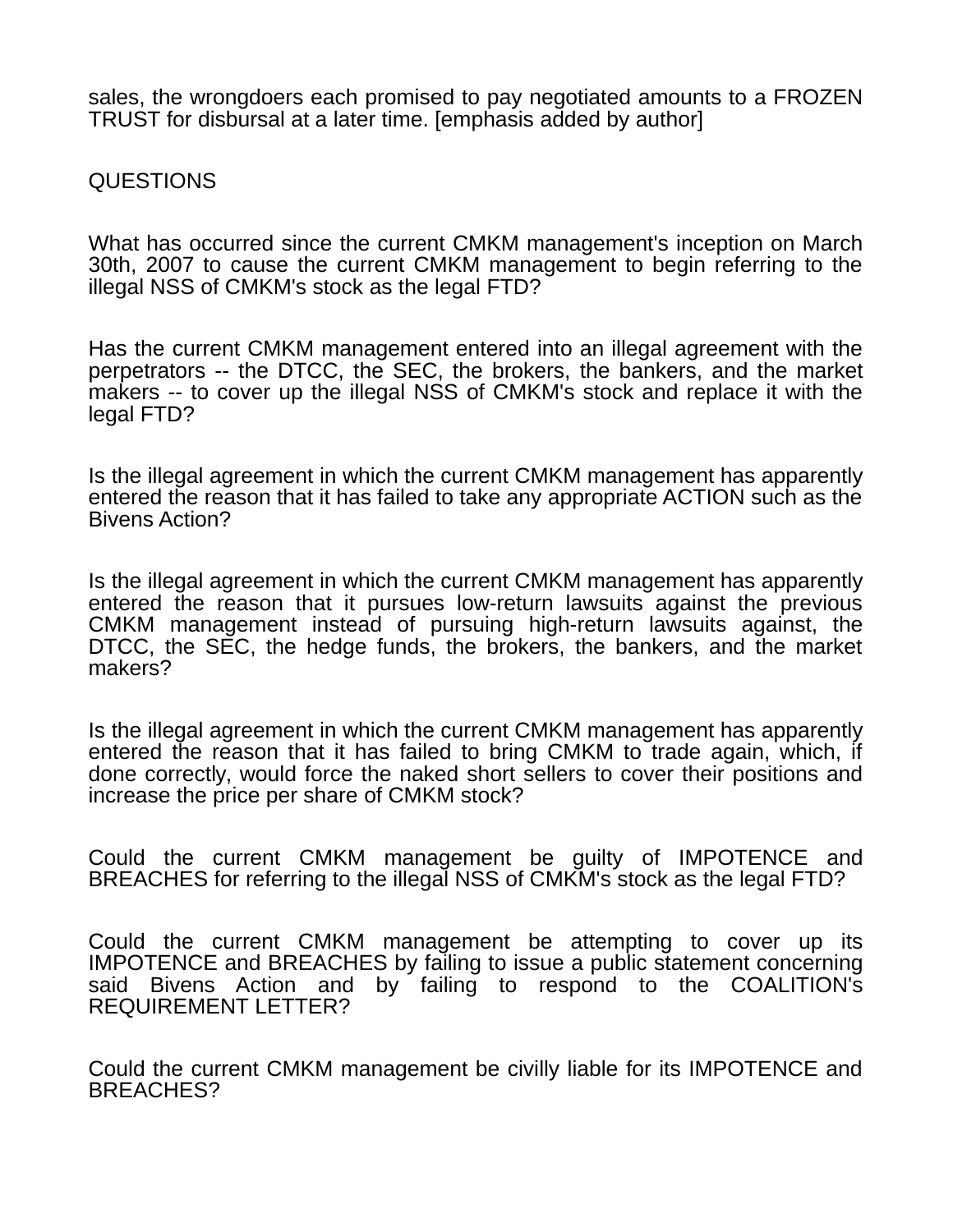Could the current CMKM management be criminally liable for its IMPOTENCE and BREACHES?

END OF QUESTIONS

## SUMMATION

The COALITION uses available facts in its INTERIM COMPLAINT to paint a very disturbing picture:

The current CMKM management has apparently entered into an illegal contract with one or more of the perpetrators -- the SEC, the DTCC, hedge funds, brokerage firms, market makers -- to the detriment of its fellow CMKM shareholders, the very people to whom it owes a fiduciary duty. That is akin to a brother who accepts hush money from the mugger who mugged his sister.

Furthermore, the current CMKM management appears to be guilty of mismanagement for breaching CMKM's bylaws and violating NRS 78.310- 78.330 for failing to call an annual shareholder meeting since its inception on March 30th, 2007.

The COALITION is confident that when the Texas State Securities Board and the State Bar of Texas investigate the current CMKM management, it will uncover evidence that corroborates this INTERIM COMPLAINT.

The COALITION respectfully requests the following:

1. The appropriate agency ousts the current CMKM management and appoints a temporary Receiver until an annual shareholder meeting is called and bona fide CMKM shareholders get a chance to vote for each director;

2. The State Bar of Texas disbars Bill Frizzell for violating the Oath of Attorney.

3. The appropriate agencies file civil charges against each member of the current CMKM management.

4. The appropriate agencies file criminal charges against each member of the current CMKM management.